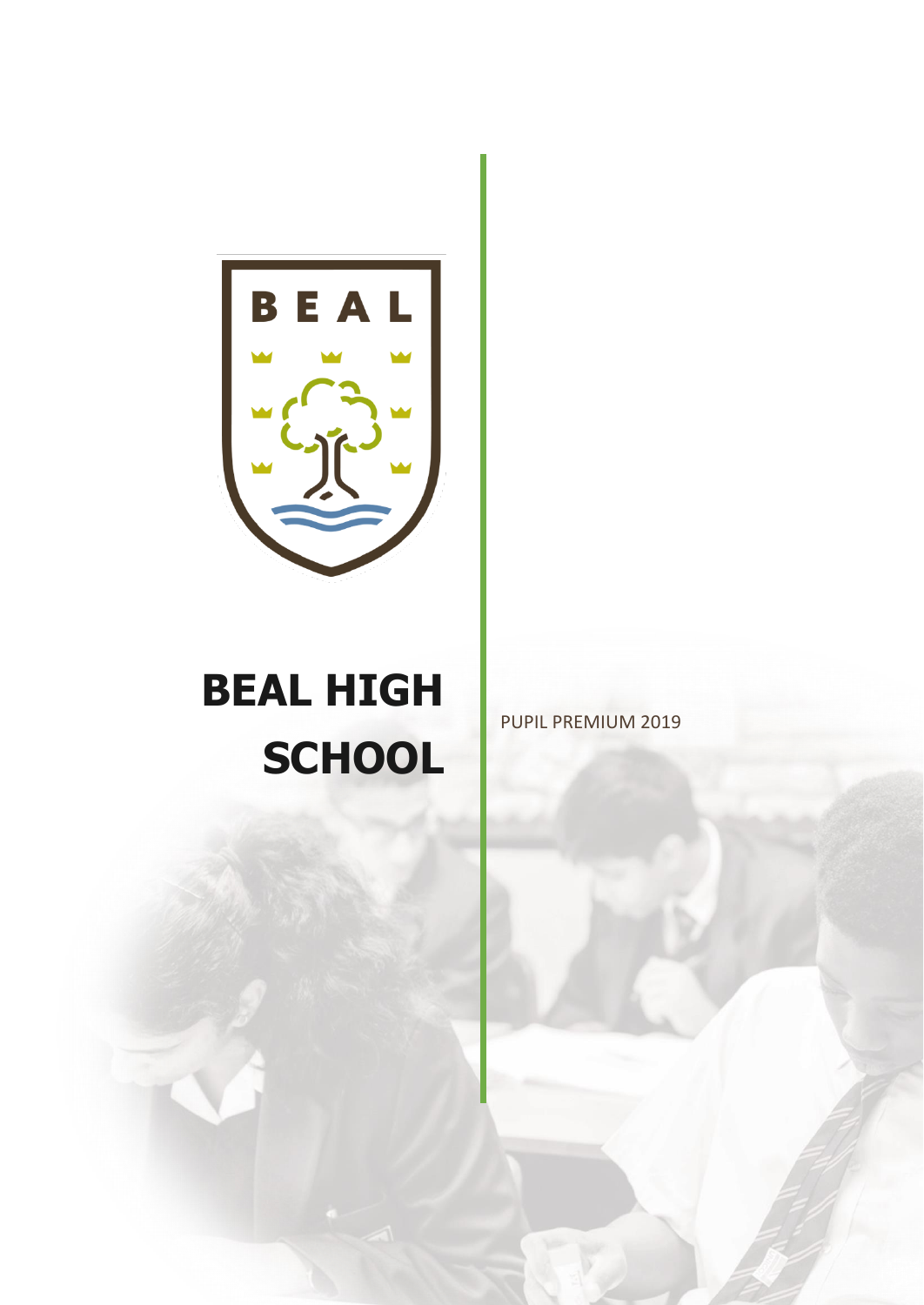

# **What is the Pupil Premium?**

Introduced in 2011**,** the pupil premium is a sum of money given to publicly funded schools in England each year by the Government to raise the attainment of disadvantaged pupils of all abilities and to close the gaps between them and their peers.

This is based on research showing that children from low income families perform less well at school than their peers. Often, children who are entitled to pupil premium face challenges such as poor language and communication skills, less family support, lack of confidence and issues with attendance and punctuality. The pupil premium is intended to directly benefit the children who are eligible, helping to narrow the gap between them and their classmates.

# **Is your child eligible?**

Schools receive the following funding for each child given a pupil premium:

- Children who are registered as eligible for free school meals at any point in the past six years. Beal High School receives £935 for pupils in years 7 to 11.
- £2,300 for each pupil identified in the spring school census as having left local authority care because one of the following:
	- o Adoption;
	- o a Special Guardianship Order;
	- o a Child Arrangement Order (previously Residence Order);
	- o In Service Children.

If a pupil has been registered as eligible for free school meals and has also left local authority care for any of the reasons above, they will attract the £1,900 rate.

Children who have been in local authority care for 1 day or more also attract £2,300 of pupil premium funding. Funding for these pupils is managed by the [virtual school head \(VSH\)](https://www.gov.uk/pupil-premium-virtual-school-heads-responsibilities) in the local authority that looks after the child.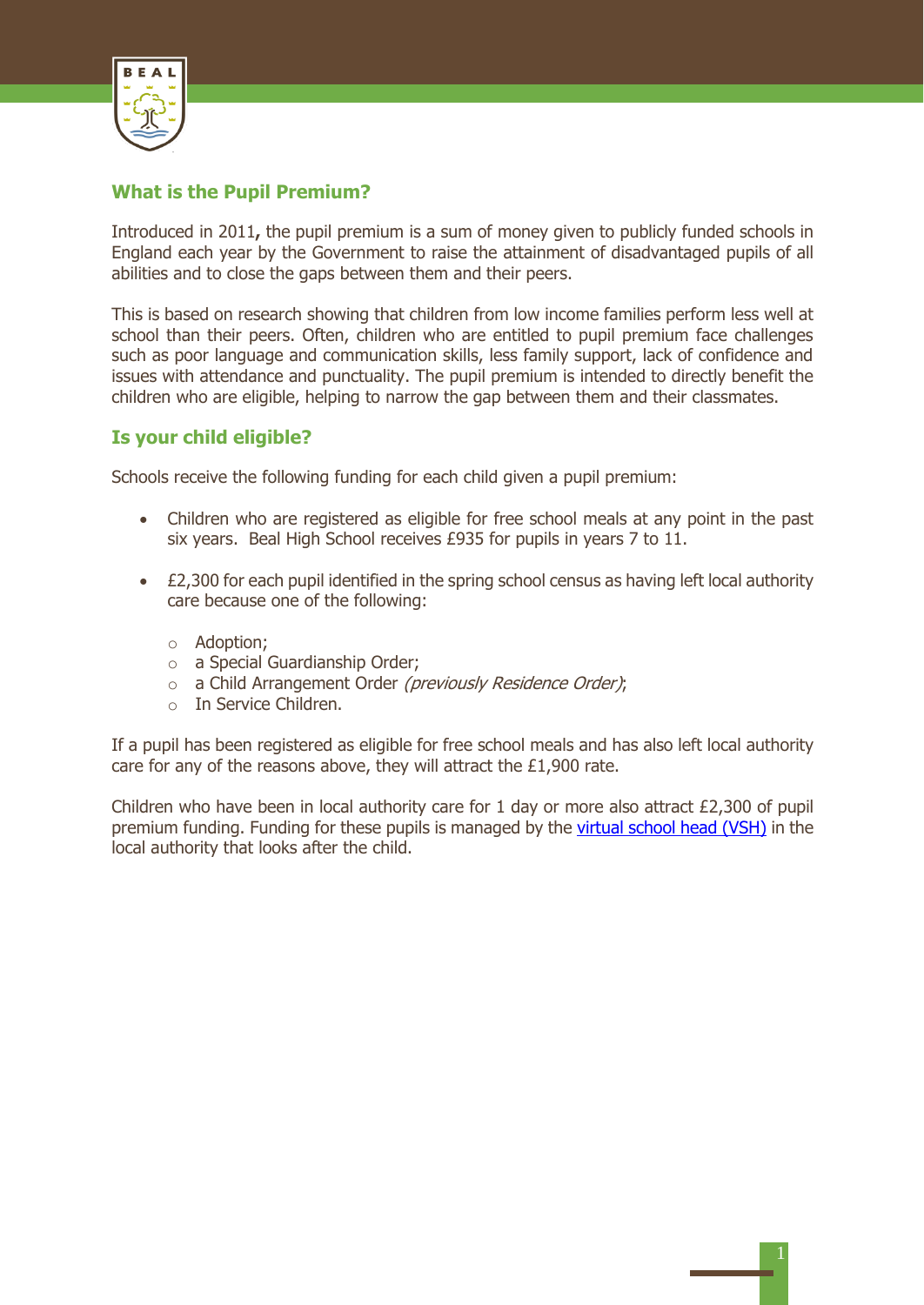

# **Payments made to Academies**

Pupil premium funding is paid to Academies in quarterly installments. In the 2018/19 financial year, pupil premium was paid on the following dates:

- 09 July 2018
- 08 October 2018
- 09 January 2019
- 08 April 2019

The Beal High School Pupil Premium strategy is reviewed on a termly basis as part of the School Self Evaluation Cycle. This includes reviewing the attainment, progress, behaviour, and attendance data of all students in the Academy alongside Pupil Premium and Non Pupil Premium students. The Academy also reviews the impact of the interventions and devises plans for the following term to ensure maximum impact. While interventions may be one part of our Pupil Premium strategy, it is our work to improve teaching, and attend to wider barriers to learning, such as attendance and behaviour that is an integral part of our strategy.

# **How to claim your child's pupil premium?**

Your child may be eligible for free school meals – and accordingly pupil premium – if you receive any of the following benefits:

- Income Support (IS)
- Income-based Jobseekers Allowance (IBJSA)
- Income-related Employment and Support Allowance
- Support under Part VI of the Immigration and Asylum Act 1999
- the guaranteed element of State Pension Credit
- Child Tax Credit (provided they are not also entitled to Working Tax Credit and
- have an annual gross income of no more than £16,190)
- Working Tax Credit run-on paid for 4 weeks after qualification for Working
- Tax Credit ends
- Universal Credit (currently in place in pathfinder areas only)

You can check if you are eligible and apply online for free school meals by going to:

<https://www.redbridge.gov.uk/schools/free-school-meal-application/> or by emailing [admissionsandawards@redbridge.gov.uk](mailto:admissionsandawards@redbridge.gov.uk)

Alternatively you can visit the Admissions and Awards Team at the London Borough of Redbridge at the following address:

Lynton House 255-259 High Road Ilford IG1 1NN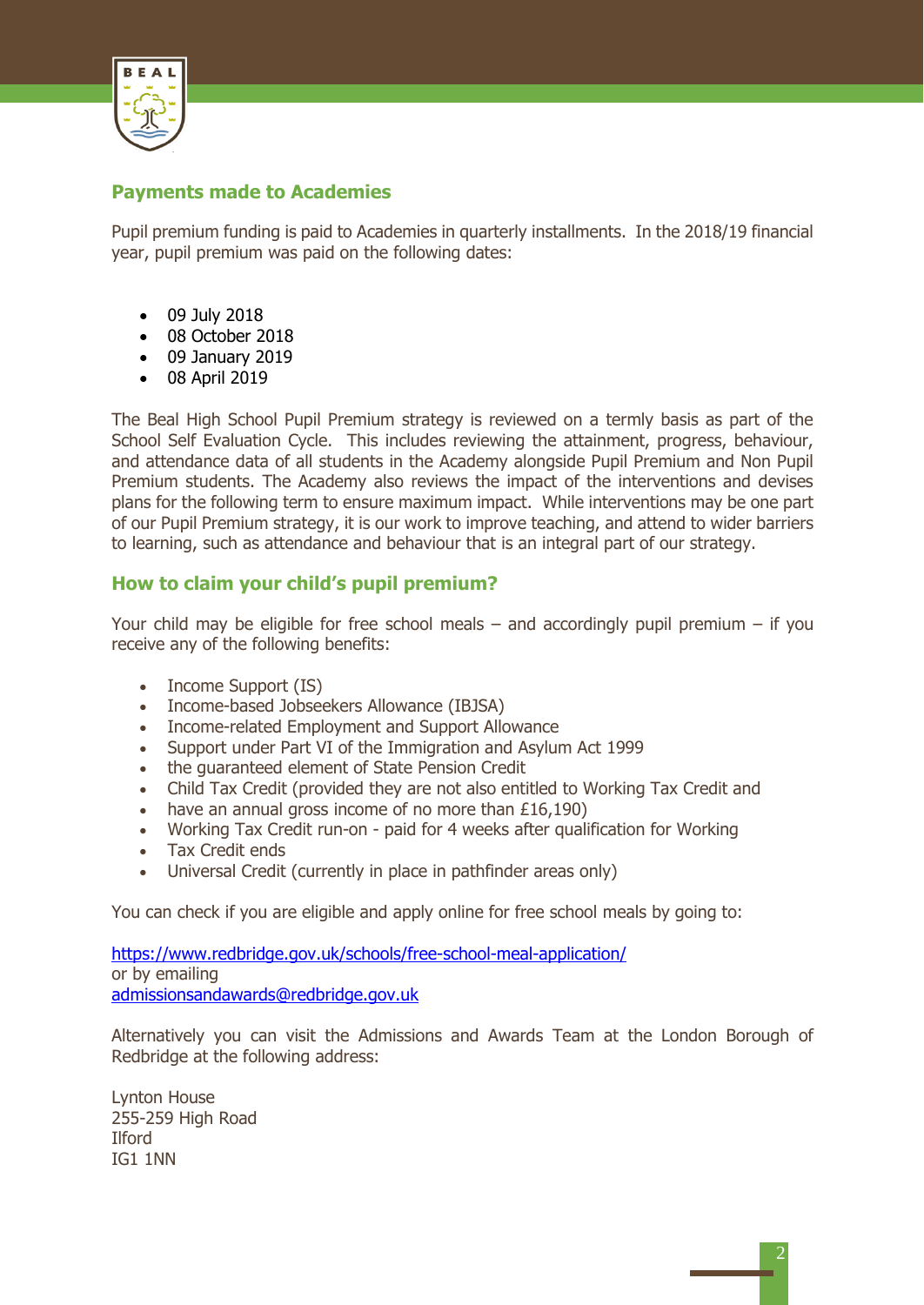

# **Accountability**

The Government believes that Principals and School Leaders should decide how to use the pupil premium money as they are best placed to identify what would be of most benefit to the children who are eligible. They are held accountable for the decisions they make through:

- performance tables which show the performance of disadvantaged pupils compared with their peers;
- the Ofsted inspection framework, under which inspectors focus on the attainment of pupil groups, and in particular those who attract the pupil premium;
- reports for parents that schools have to publish online.

# **Use of Pupil Premium 2018/19 and Outcomes**

In 2018-19 Beal High School had 331 eligible pupils and received £935 per pupil and £2,300 for each child looked after by the local authority. The total pupil premium grant totalled £321,065 (estimated on 319 FSM  $-$  12 LACs) /£348,467 (actual from finance)

In 2019/20 Beal High School has 387 eligible pupils and will receive £935 per pupil and £2,300 for each child looked after by the local authority. The total premium grant is estimated to total £434,545.

Beal High School effectively uses the pupil premium to support disadvantaged pupils and teachers are encouraged to use the teaching and learning toolkit and evaluation tools provided by the Government as well as evidence provided by the Education Endowment Foundation (The EEF guide to Pupil Premium 2019).

Common ways in which Beal High School spend their pupil premium fund include:

- Ensuring that all staff employed are highly trained and effective, and effective CPD is tailored for all staff (provided by NELTA – North East London Teaching Alliance)
- Personalising learning is at the core of our vision for teaching and learning. To ensure personal success for all our students we provide a learning environment that challenges, supports and inspires; all students are entitled to consistent, high quality learning experiences.
- Allowing meticulous student grouping and outstanding teaching to ensure rapid and sustained progress. All teaching staff are aware of who is eligible for the PPG, and this informs their planning.
- Maximising learning and progression through curriculum innovation and quality. Supporting student centric curriculum design that has remained true to this principle over periods of rapid change and external influences.
- Providing purposeful progression; the offer is flexible, not restricted by option blocks, and driven by student need. This is informed and improved by intensive, high quality Information, Advice and Guidance. The curriculum at both KS4 & Post 16 is determined by this choice.
- Supporting forensic use of data to identify groups at risk and judicious use of resources to respond swiftly - regular half termly monitoring, and the use of regular robust assessments which allow teachers to give students effective and timely feedback.
- Employing robust self-evaluation and improvement planning across every department, and year group; identifying individuals at risk of underachievement.
- Maximising support to remove barriers to learning and increasing opportunities for all students

3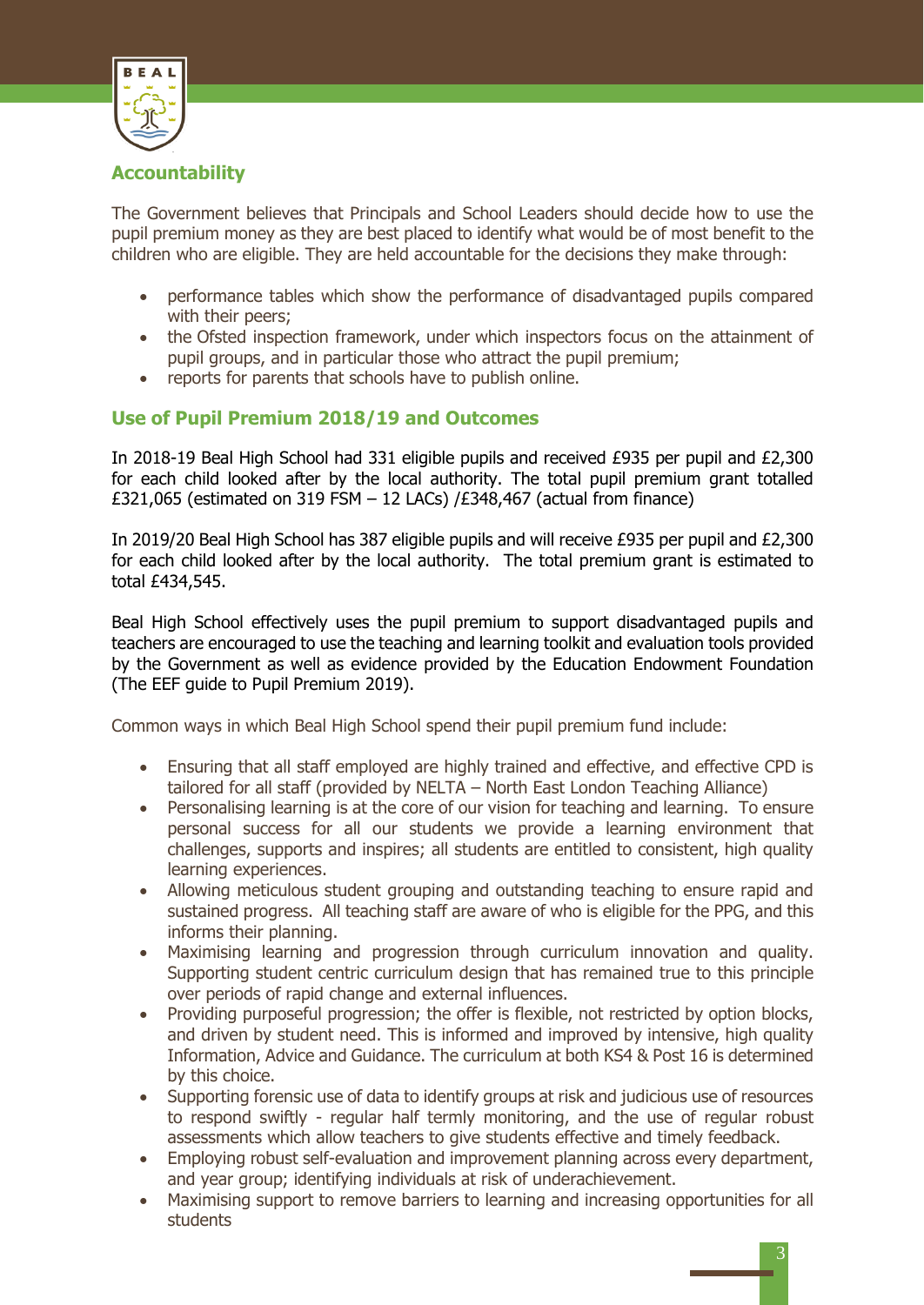

On a day to day basis this might mean:

- Suitable learning challenges which meet the needs of all;
- Responding to the diverse needs of students within a classroom perhaps dealt with by the pairing, grouping and organisation of the seating plan; understanding specific learning strategies to overcome barriers to learning or by effective deployment of Teaching Assistants (TAs) or other additional adults in the teaching environment
- Working in partnership with TAs and/or other support staff in the planning and preparation of lesson plans and materials in order to maximise impact on learning;
- Using effective AfL and questioning techniques to draw more and less able students into a debate, discussion or learning experience;
- Setting appropriate 'out of lesson learning' which is accessible to all students. Targeted academic support, linking structured one-to-one or small group intervention to classroom teaching.
- Running a school breakfast club to improve attendance.
- Providing extra tuition for able children who receive the pupil premium.
- Providing music lessons for children whose families would be unable to pay for them.
- Funding educational trips and visits.
- Paying for additional help such as speech and language therapy or family therapy.
- Funding English classes for children who speak another language at home.
- Investing in resources that boost children's learning, such as laptops or tablets.

The strategies to support PP pupils are chosen for their effectiveness based on cost and outcomes, many of the strategies used have been successful in previous years, while others have been adopted because of other schools' successes, empirical evidence or research undertaken by staff.

Often, **all of the children in a class will reap some benefit from how the school spends its pupil premium**. Many of the most effective ways to do this – including improving the quality of teaching – will also benefit other groups. Our targeted academic support and wider strategies will benefit other children, including children with Special Educational Needs and Children in Need.

As a non-selective, outstanding school we measure our success by the desired outcomes for **all** students and we focus on the difference that adults need to make to achieve these. Our determination ensures that all our students reach their full potential, and achieve outcomes that exceed those of their peers nationally. SENd students and those from Beacon Communication School (our additionally resourced provision for children on the Autistic Spectrum) are included in both GCSE and A' Level results which makes it both unique and exceptional within Redbridge and beyond. Our students are far more than just examination grades and thus receive as many enrichment opportunities and creative opportunities as possible. The PPG means that all students can access these opportunities.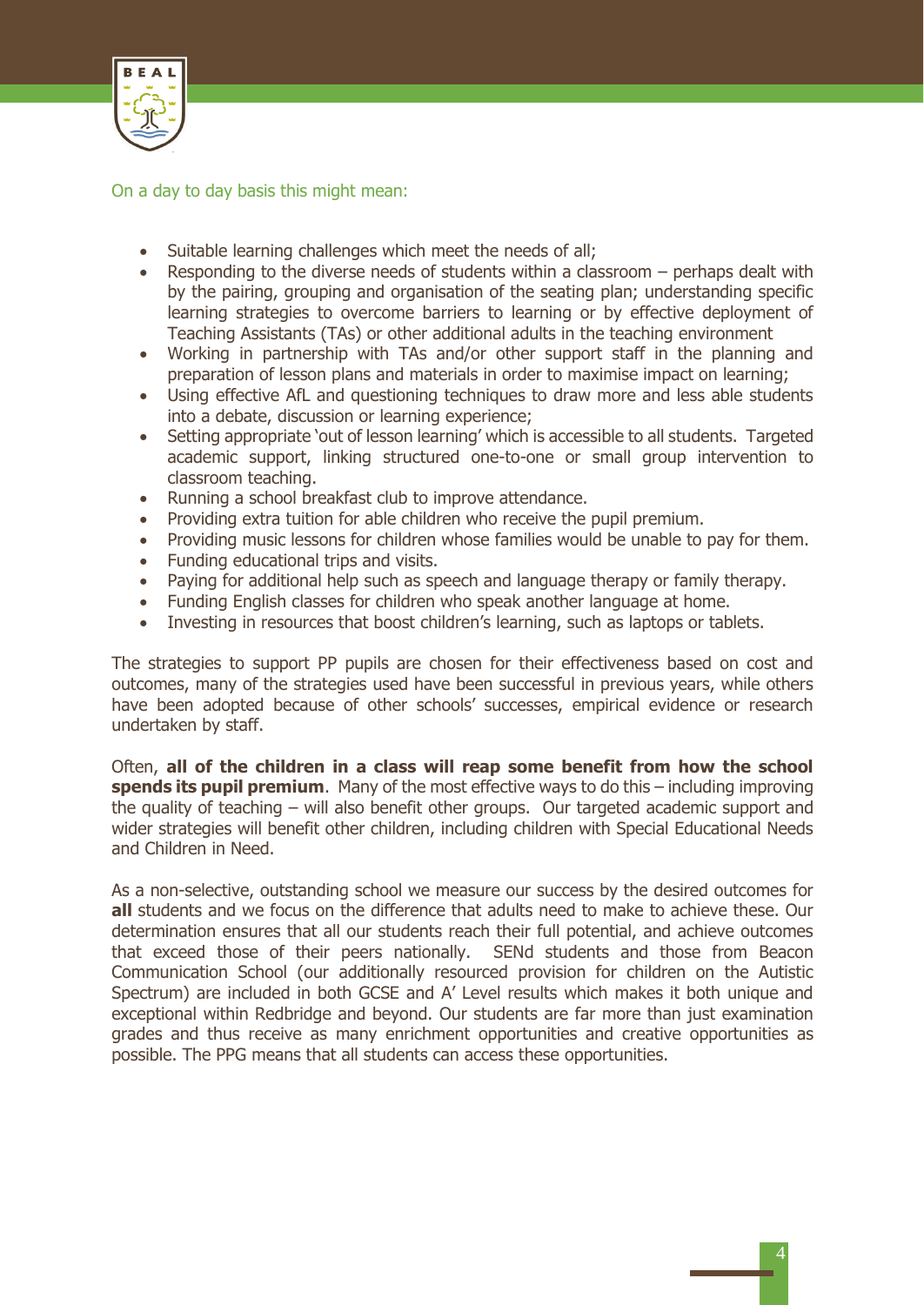

# **Beal High school - The Pupil Premium (Self-evaluation 2019)**

National indicators measuring student progress and attainment have changed in recent months and new performance indicators were introduced by the DfE for the first time in 2015- 16. As a result, it is difficult to compare progress for the 2015-16 Year 11 cohort to the progress of previous cohorts.

| <b>Pupil Premium data</b> |        |        |        |         |         |          |
|---------------------------|--------|--------|--------|---------|---------|----------|
|                           | Year 7 | Year 8 | Year 9 | Year 10 | Year 11 | 6th Form |
| Number on roll            | 360    | 360    | 360    | 360     | 360     | 903      |
| Pupil Premium             | 36     | 57     | 69     | 73      | 62      | 90       |
| CLA - Pupil Premium       |        | 4      | 6      | 5       |         | 3        |
| $%$ PP                    | 11.2   | 16.9   | 21.0   | 21.9    | 19.4    | 10.2     |

# **Summary of number of Pupil Premium (PP) students – 2019/20**

# **KS3 Pupil Premium - Progress 2018/19: -**

Assessment without Levels was introduced in 2016 and continues to be developed to ensure the highest standards are maintained academically and all students achieve their potential.

Overall in Key Stage 3, 75.2% (81.2%) of Pupil Premium students are making expected or above expected progress which is marginally higher than non-PP students in Key Stage 3 75.6% (77.8%).

- Of the Pupil Premium pupils in Year 7, 73.2 % pf PP are making above or expected progress which is higher than the cohort average of 70.4%.
- Of the Pupil Premium pupils in Year 8, 78.1% of PP are making above or expected progress in line with the cohort average of 78.7%
- Of the Pupil Premium pupils in Year 9, 75.4% of PP are making above or expected progress which is marginally lower the cohort average of 76.5%.

# **KS4 Pupil Premium - Outcomes (2018/19):**

### **Context**:

- 21% Pupil premium (73 in total), 1 student was looked after
- 10% Pupil premium ECHP
- 25% of PP students SEND Support (K)
- 23% Pupil premium are low ability on entry

### **2018 KS4 Outcomes:**

As an indicator of the success of the interventions above, our Pupil Premium students in Year 11 achieved the following progress and attainment outcomes (provisional data from Sisra Analytics):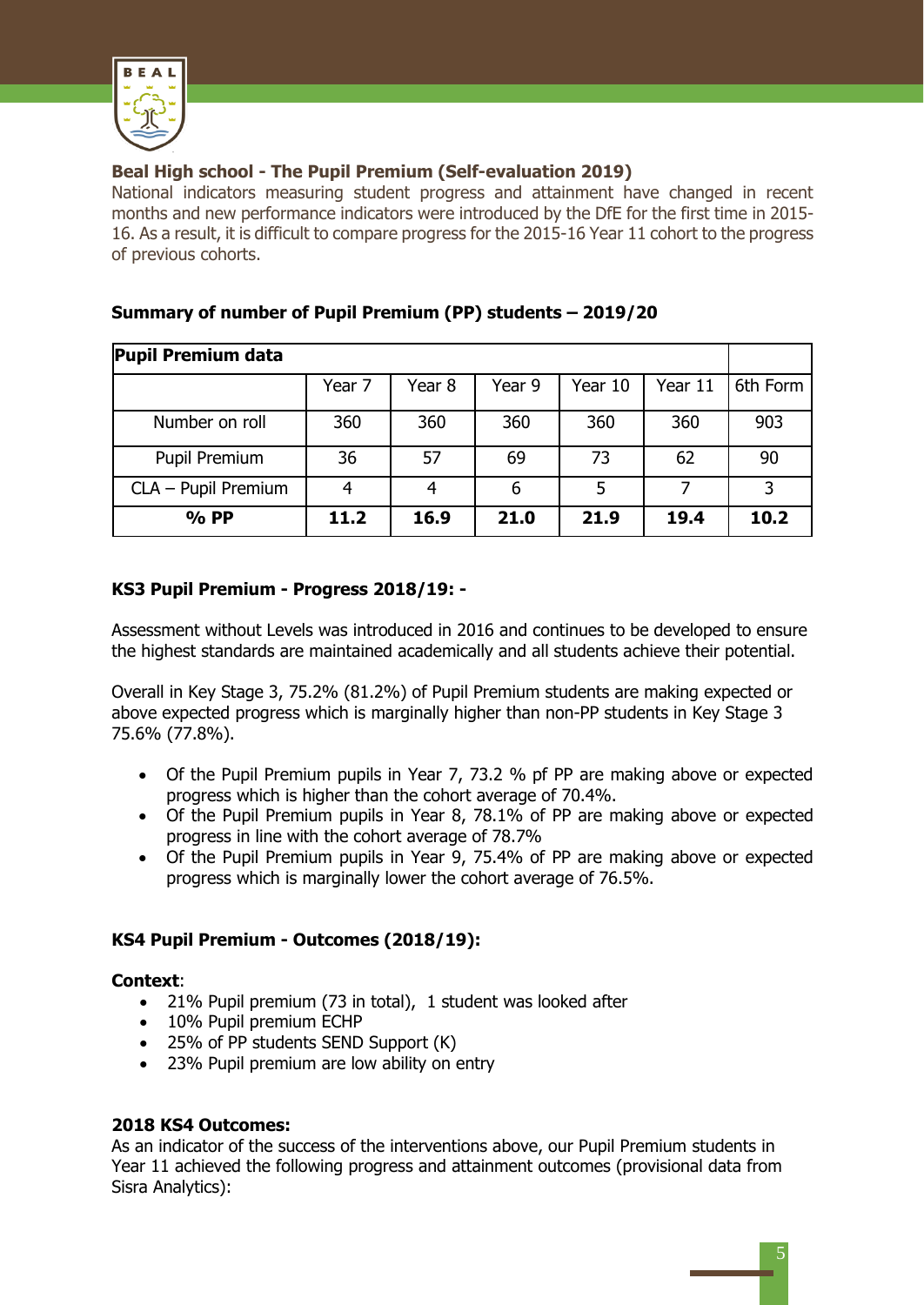





## **In 2019:**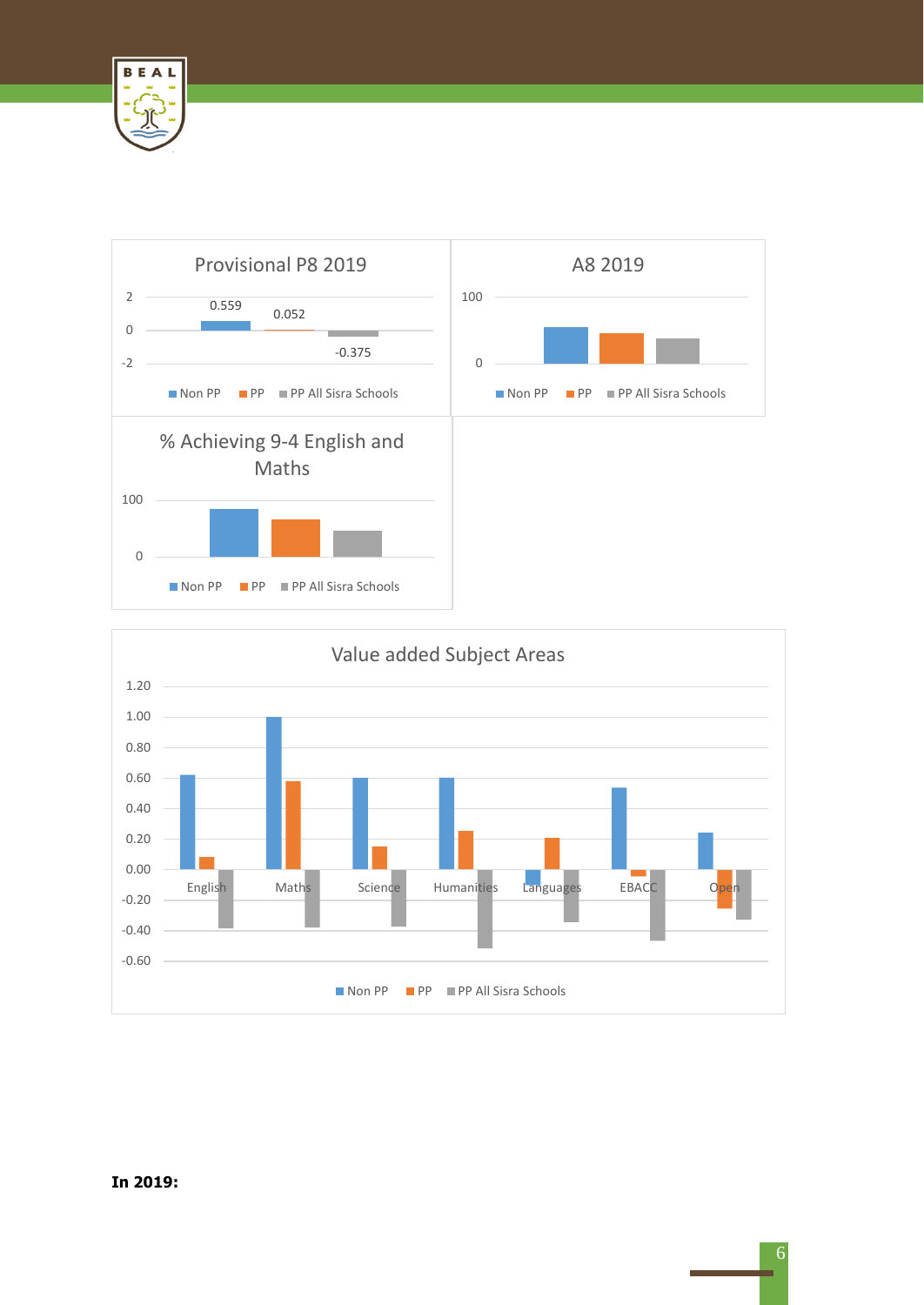

- The average progress 8 score in all schools was -0.018, so all of the above statistics are classified as better or 'significantly better' than the national average for this group. This is true testament to the level of support provided for all students at Beal High School.
- Attainment: 45% of PP students achieved 5 or more standard passes or above including English and Maths. This is significantly higher than 26% who achieved this in all schools.
- Overall A8 for pupil premium (46.17) is well above the A8 for all schools (38.54)
- Overall rates of progress for pupil premium students is strong, with pupil premium students making above expected progress in Maths, English, Sciences, Languages and Humanities.
- Estimated Progress 8 score for pupil premium students was 0.052 which is significantly better than -0.375 for all school but less than the 0.559 achieved by non-pupil premium.
- Overall P8 for middle and high ability PP students is above the national average for all schools, for low ability PP students below the NA.
	- o Estimated P8 for Low ability on entry PP students (6 students) is -0.223
	- o Estimated P8 for Middle ability on entry PP students (33 students) is 0.054
	- o Estimated P8 for High ability on entry PP students (29 students) is 0.109

#### **Maths**

- All abilities of PP student score significantly above the national average for P8
- Lower ability PP students are significantly higher than non PP students for P8
- Middle and higher level PP students score below non PP students for P8

#### **English**

- Middle and higher abilities of PP student score above the national average for P8
- Lower ability PP students score below the national average for P8
- All ability level PP students score below non Pupil Premium students for P8

#### **Science**

- All abilities of PP student score above the national average for P8 with lower ability students being significantly higher.
- Lower ability PP students are significantly higher than non PP students for P8
- Middle and higher level PP students score below non Pupil Premium Students for P8

#### **Humanities**

- Middle and Higher abilities of PP student score above the national average for P8, with middle ability students being significantly higher.
- Lower ability PP students are significantly higher than non PP students for P8
- All ability level PP students score below non PP students for P8

#### **Languages**

- Middle and Higher abilities of PP student score above the national average for P8
- Lower ability PP students score below the national average for P8
- Middle and Higher ability PP students are higher than non PP students for P8
- Lower ability level PP students score below non PP students for P8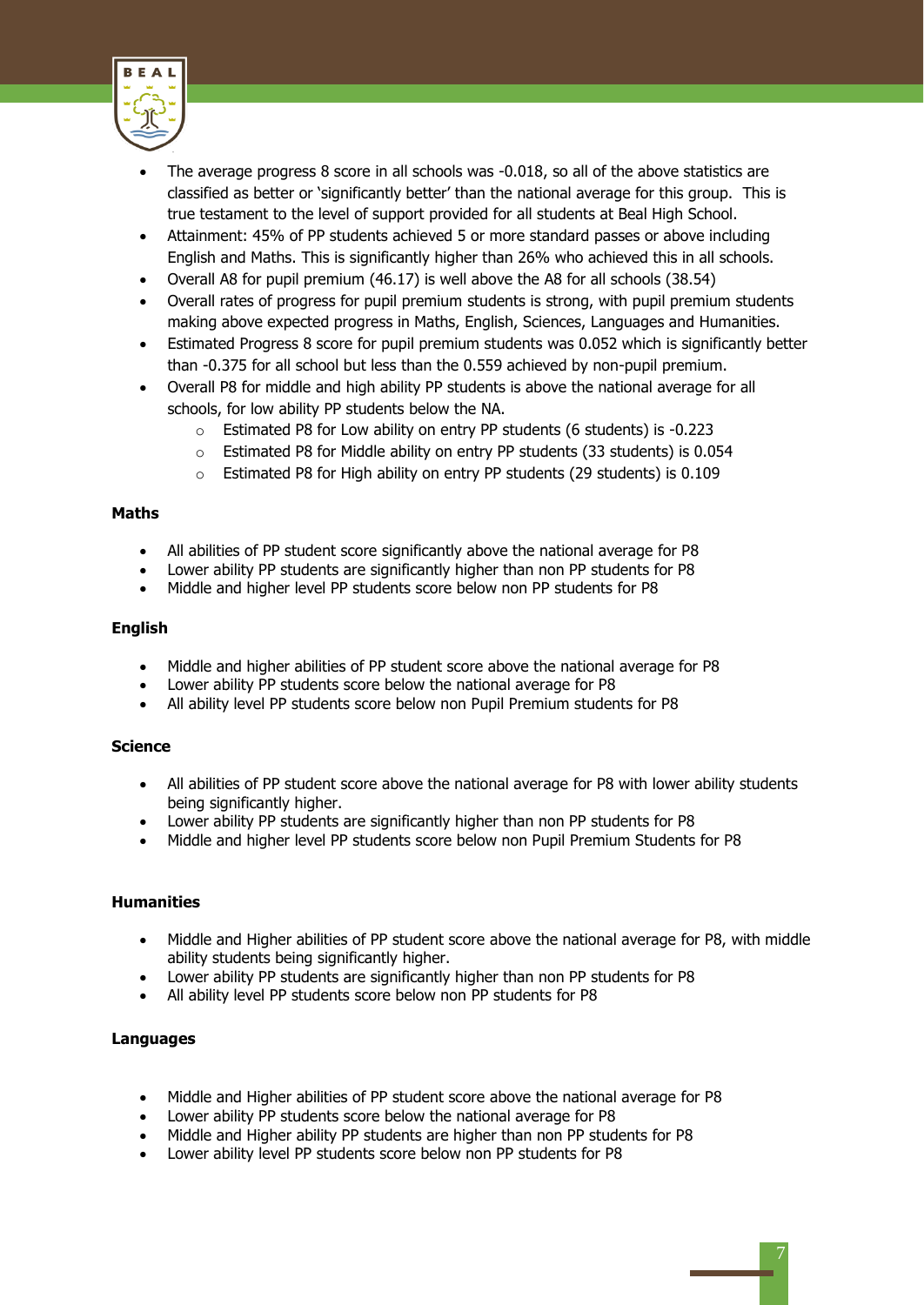

#### **Ebacc Element:**

- Higher ability PP student score above the national average for P8
- Middle and lower ability score below the national average for P8
- All ability level PP students score below non PP students for P8

### **Open Element:**

- All ability PP student score below the national average for P8
- All ability level PP students score below non PP students for P8

#### **KS4 ALPS Gap Analysis:**

• In the last 4 years, the schools Alps score for disadvantaged students averages at 3.5. In the years 2014 to 2018 both disadvantaged and non-disadvantaged groups do equally well. In 2019 the disadvantaged did slightly less well than the non-disadvantaged. (please see Table – ALPS Gap Analysis below)

#### **ALPS Gap Analysis:**

|                                                                | 2015/16        | 2016/17 | 2017/18 | 2018/19 |
|----------------------------------------------------------------|----------------|---------|---------|---------|
| Total student numbers (inc those with no prior achievement)    | 241            | 229     | 347     | 350     |
| Students included in the report (those with prior achievement) | 220            | 216     | 324     | 318     |
| Disadvantaged student numbers (with prior achievement)         | 41             | 37      | 61      | 67      |
| Disadvantaged student % (with prior achievement)               | 18.6%          | 17.1%   | 18.8%   | 21.1%   |
| Non-Disadvantaged - Average prior achievement                  | 4.76           | 4.94    | 5.00    | 5.00    |
|                                                                |                |         |         |         |
| Disadvantaged - Average prior achievement                      | 4.48           | 4.71    | 4.75    | 4.82    |
|                                                                |                |         |         |         |
| Alps QI score - Non-Disadvantaged students                     | 1.01           | 0.99    | 1.02    | 1.01    |
| Alps QI grade - Non-Disadvantaged students                     | 3              | 3       | 3       | 3       |
| Alps QI score - Disadvantaged students                         | 1.02           | 1.03    | 1.03    | 0.94    |
| Alps QI grade - Disadvantaged students                         | В              | 3       | 3       | 5       |
| Alps QI Gap Analysis                                           | 0.01           | 0.04    | 0.01    | $-0.07$ |
| Alps QI8 score - Non-Disadvantaged students                    | 1.05           | 1.02    | 1.02    | 1.03    |
| Alps QI8 grade - Non-Disadvantaged students                    | $\overline{2}$ | 3       | 3       | 3       |
| Alps QI8 score - Disadvantaged students                        | 1.03           | 1.02    | 1.02    | 0.93    |
| Alps QI8 grade - Disadvantaged students                        | 3              | 3       | 3       | 5       |
| Alps QI8 Gap Analysis                                          | $-0.02$        | 0.00    | 0.00    | $-0.10$ |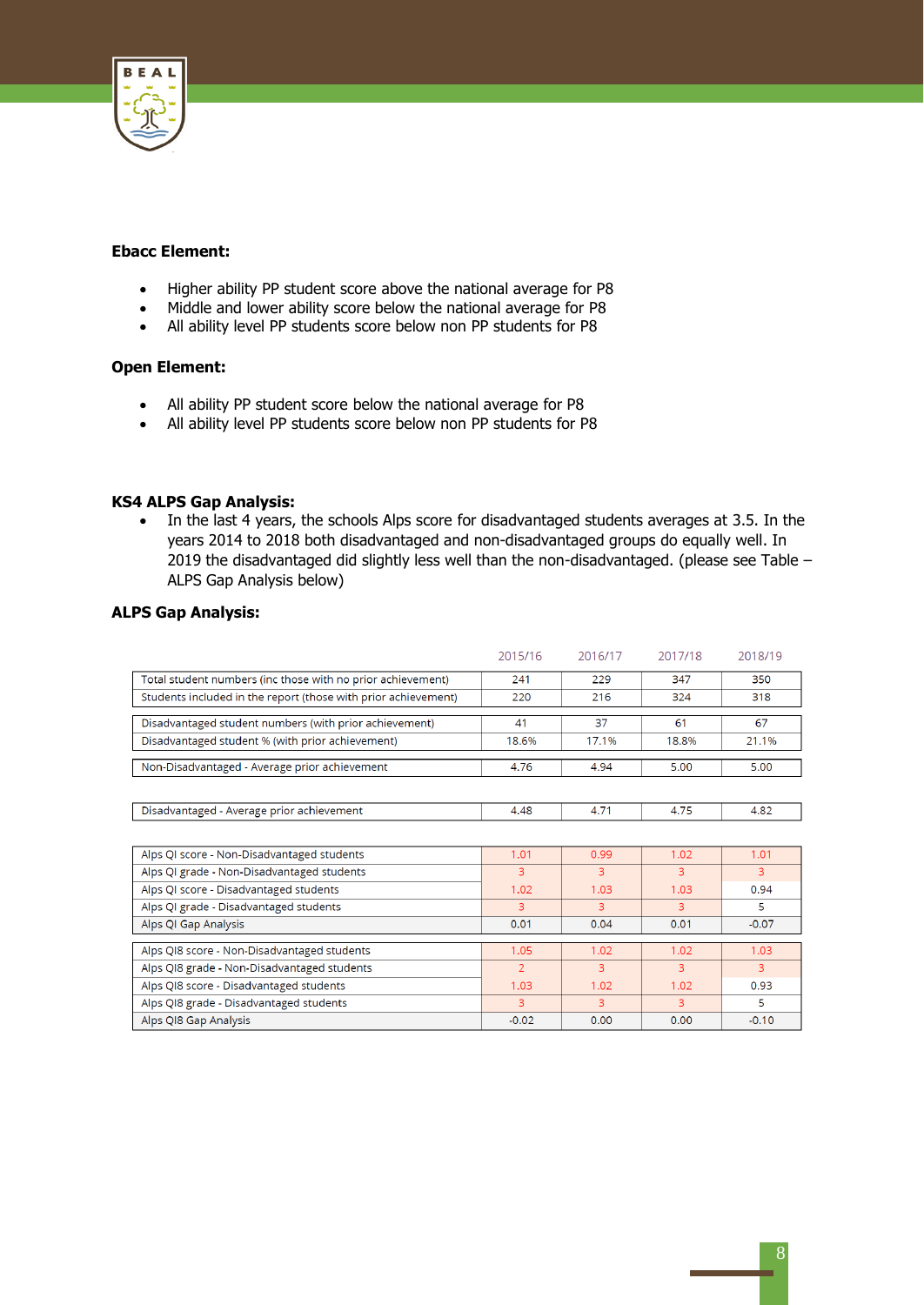

Progress by Pupil group (Analyse School Performance 2018. 2019 data will be available in January 2020):

# Key stage 4 disadvantaged

This is revised data for 2017/18.

# Progress 8 for disadvantaged pupils

| Progress score for disadvantaged pupils       | 0.40           |  |  |
|-----------------------------------------------|----------------|--|--|
| Confidence interval                           | $0.09$ to 0.72 |  |  |
| Number of disadvantaged<br>pupils             | 62             |  |  |
| Disadvantaged pupils with adjusted scores     | 0              |  |  |
| National average for non-disadvantaged pupils | 0.13           |  |  |

#### Progress 8 by prior attainment ?

| Prior attainment               | Low <sub>2</sub>   |                    | Middle ?                   |                            | High ?            |                    |
|--------------------------------|--------------------|--------------------|----------------------------|----------------------------|-------------------|--------------------|
| Group                          | AII                | Dis                | AII                        | Dis                        | AII               | Dis                |
| Number of pupils               | 31                 | 9                  | 118                        | 30                         | 182               | 23                 |
| Pupils with adjusted<br>scores | $\Omega$           | $\Omega$           | $\Omega$                   | $\Omega$                   | $\Omega$          | $\mathbf 0$        |
| Progress score                 | $-0.43$            | $-0.48$            | 0.41                       | 0.74                       | 0.50              | 0.30               |
| National average ?             | $-0.18$            | 0.04               | $-0.01$                    | 0.17                       | 0.01              | 0.12               |
| Difference ?                   | $-0.25$            | $-0.52$            | 0.42                       | 0.57                       | 0.48              | 0.19               |
| Confidence interval            | $-0.87$ to<br>0.02 | $-1.30$ to<br>0.35 | 0.19 <sub>to</sub><br>0.64 | 0.29 <sub>to</sub><br>1.19 | $0.31$ to<br>0.68 | $-0.21$ to<br>0.82 |